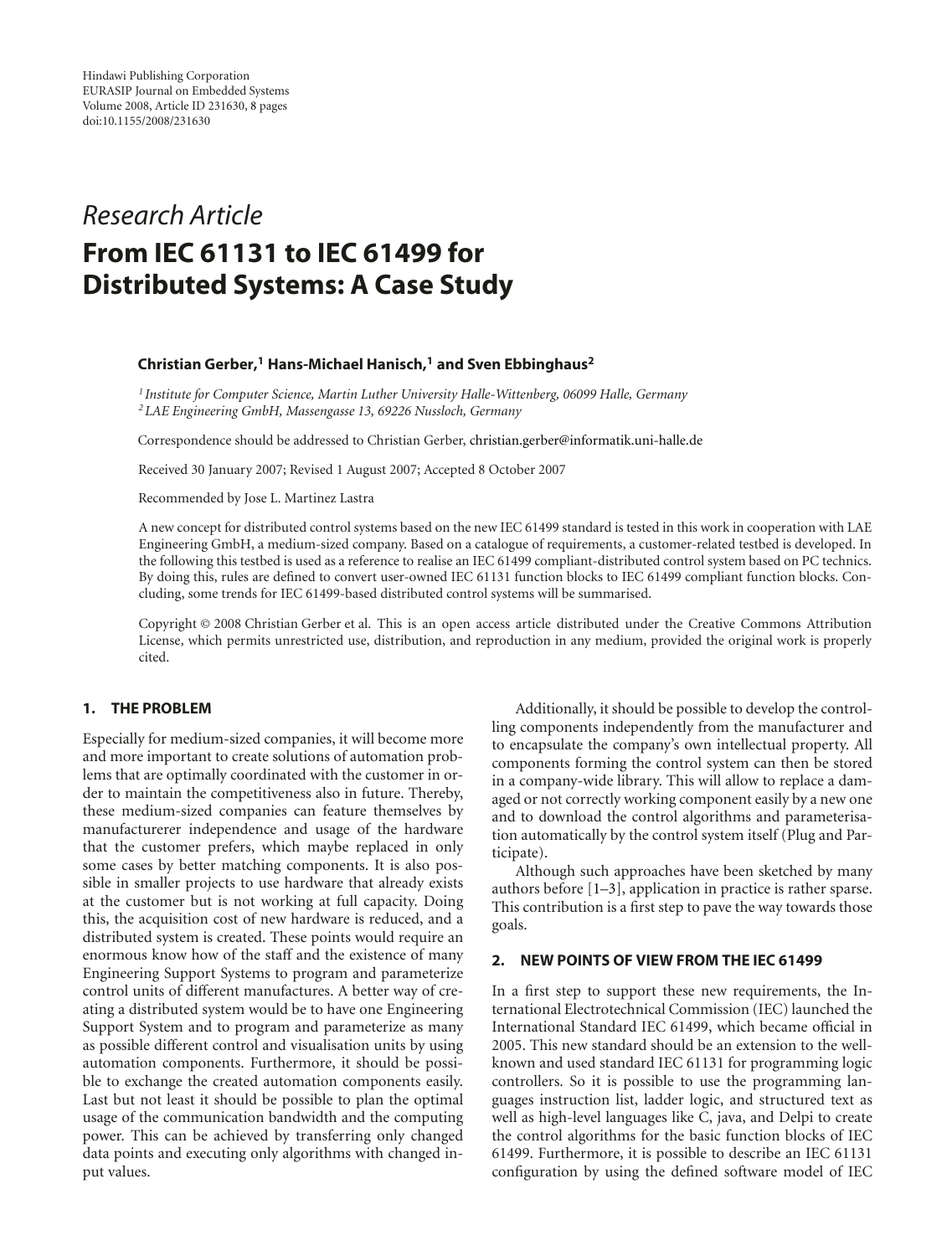61499. The differences between both are the new system layer at the top, the changed function block interface, and the introduced execution control chart (ECC) at the root of the software model [4].

The new system layer potentiates the development of the whole control system with all controllers, I/Os, visualisation, and data logging devices in one project, which will make it easier to realise changes in the equipment and communication. Another effort in cases of trouble is to simply get the system overview and to backup all project files.

Furthermore, the execution control is changed from cyclic to an event-driven one [5]. This allows to reduce the computing power and the communication bandwidth to a necessary minimum if only algorithm with changed input data is executed and only data packages with changed data values are transmitted.

Concerning the self-reconfiguration of a control system in cases of disturbance or any other change in the production environment, the IMS Research and Development Program has accomplished the research projects PABADIS [6] und HMS [7]. To match the different partial results of these and other global, European, and national projects, the R&D initiative OOONeida was founded. The aim is the creation of a technological infrastructure for a new open knowledge economy for automation components and automated industrial products [8].

To protect the own intellectual property at this new open knowledge economy, the guideline of encapsulation and hiding was adopted from the IEC 61131 to the IEC 61499. To guarantee the reusability and portability of the once developed components between the different Engineering Support Systems, the second part of the IEC 61499 defines the requirements for the Engineering Support System.

# **3. CUSTOMER-RELATED TESTBED**

For the further work, a state-of-the-art testbed related to the customers requirements was established in cooperation with LAE Engineering. It is supposed to show what is currently done concerning communication, manufacturer independency, and programming of control systems.

## *3.1. Communication: industrial ethernet*

In most manufacturing plants, field buses like AS-Interface, CAN, and Profibus are the currently used communication platform, but there is a widely accepted trend to use Industrial Ethernet in future. The manufacturers of automation technology as well as the customers support this trend, because Ethernet in combination with new transport protocols like Powerlink, Ethercat, Profinet, and so forth offers more opportunities by the same rate of actualisation. So it will be possible to use the different communication media copper, optic and wireless fiber with data transfer rates up to 1 gigabit per second.

## *3.2. Used hardware*

Based on the results of a market research, the systems from Bernecker + Rainer Industrie-Elektronik GmbH (B&R) and Phoenix Contact GmbH&Co.KG (Phoenix) were used for the testbed. From B&R we used a combined visualisation and control unit (PowerPanel 200), a PLC (System2003, CP476- DP), and a modular remote I/O (X20) with 6 digital in- and outputs and 2 analog inputs. From the Phoenix products a PLC (ILC350-PN), one compact and one modular remote I/O (ILB PN 24, FL IL 24 BK-PN-PAC), an interbus proxy (FL PN/IBS) combined with I/Os, and two modular and manageable switches (FL SWITCH MM HS) were chosen.

### *3.3. Control functionality*

The control functionality described in the following is developed together with LAE Engineering. Main business segments of this company are calendering techniques, power generation, and building automation. That is why only main control operations from all of these segments are realised and not one complete control system of a calender or a block-type thermal power station.

From the segment calendering techniques, a function block to control an engine with one rotation direction and a watchdog timing to detect any disturbance is used. In another function block, a start up sequence of a calender according to DIN EN 12301 is implemented. The different steps of these sequences are *horn active*, *retention time,* and*release of start*.

To record the alarms, an alarm management consisting of two or more function blocks is implemented at every control unit. All alarm activations are registered in groups of 8 by function blocks of the type *AlarmDetection*. These function blocks communicate with the function block of the type *NewAlarm*, which is used to register the occurrence of one or more new alarms, quit all active alarms or only to turn off the horn.

The most commonly used function blocks from the department of power generation have the functionality to calculate the average value of a data point and to register the daily and monthwise power consumption. To test a function block with a wide-spread functionality and huge memory consumption, the function block of the type *PZN Archiv* was also taken from the power generation department. With this block, it is possible to register the power production per 15 minutes of the last 24 hours and to send the last value to the visualisation, which sends a rising edge to a boolean input to get the next value.

For communication purpose between the control units, a bidirectional Ethernet-based client server architecture is used and the TCP/IP packets are sent every 500 milliseconds, whether the included data points have changed or not. Thus, the consumed communication bandwidth is every time the same.

Because of getting a faster communication between the control unit and the remote I/Os, the Ethernet-based protocols Profinet I/O and Powerlink are used. Thus, it is possible to get the current state of each remote I/O every 10 milliseconds to the appropriate control unit.

## **4. CONVERTING THE TESTBED TO IEC 61499**

At the second part of the work it should be demonstrated that the control functionality of the testbed can also be realised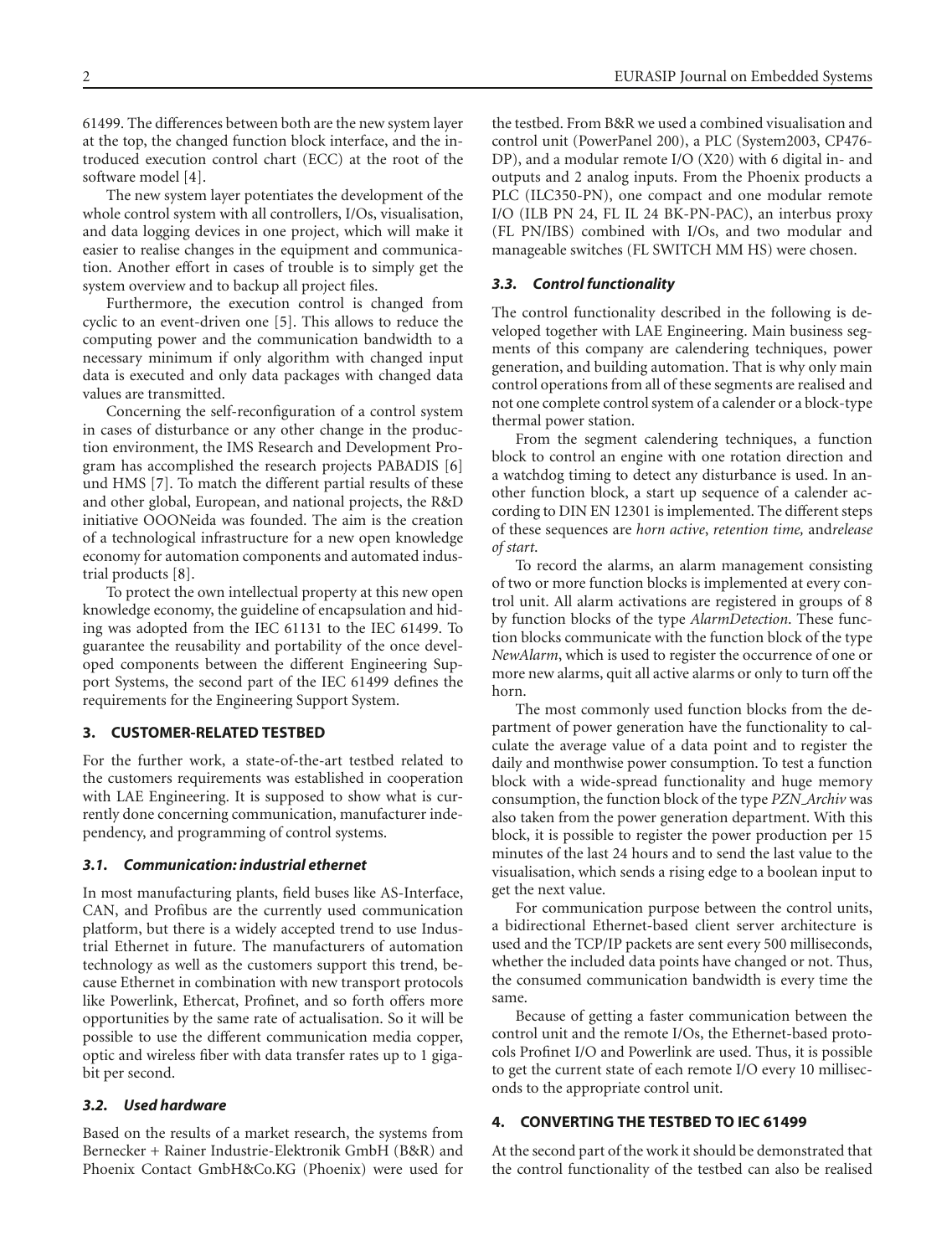

Figure 1: Graphical interface of a remote I/O.

with a distributed control system based on the IEC 61499 standard. The remote I/Os are realised as several devices with a graphical interface for boolean and integer in- and outputs as shown in Figure 1 and the whole control system is PC based. The communication between the remote I/Os and the control devices is based on UDP-datagrams, because of missing communication function blocks realising the Ethernetbased protocols Profinet I/O or Powerlink.

In the following the control system will be described top down with the beginning at the system layer. But the focus is directed to the translation of the function blocks to IEC 61499, because they are the skeleton of the distributed control system and realise the control functionality. Because of this we will define some converting rules in Section 4.2 to build in further work an automatic translator.

## *4.1. System layer*

The highest layer of a distributed system is the system layer shown in Figure 2. It includes the configuration of all devices like control devices, remote inputs and outputs, human machine interfaces, and data logging devices. To support the system integrator in building and in cases of disturbance in checking the communication connection between the different devices, network segments represented by arrows are used. Thus, they are used only for documentation purpose at the system layer.

## *4.2. Control components: function blocks*

In this section of the work, the translation from IEC 61131 to 61499 will be shown exemplarily at some function blocks. As a conclusion, some rules how to convert IEC 61131 function blocks to IEC 61499 function blocks will be defined.

#### *4.2.1. FB—AverageCont*

Both function blocks in Figure 3 represent an average value calculator for one data point, but the left is IEC 61131 based, and the other, at the right side, is IEC 61499 based. Both of them have the same data interface, but the right function block is extended by a management interface consisting of two event pairs. The event pair *INIT-INITO* is used to trigger a state change at the ECC and therefore the execution of the initialisation algorithm by occurring of an event at *INIT* and to send an information about the termination of this algorithm by the event output *INITO*. The same is done with *REQ-CNF* which triggers the state change to the ECState with the main algorithm of the function block.

The programming language of the algorithms is up to the function block developer and could be different at each algorithm. So it is possible to combine the advantages of low level programming languages like IL, LD, FuB, and ST with the advantages of high level programming languages like C, Java, and Delphi in one function block. Another advantage of this liberty is a smooth change from IEC 61131 to IEC 61499 for the system integrators as well as for the system distributer. Because of that it was possible to copy the source code for the INIT and REQ algorithm from the IEC 61131 function block to the IEC 61499 shown in Algorithm 1.

## *4.2.2. FB—Counter*

The function block *Counter* is used for the registration of the current daily and monthwise power consumption by using a rising edge at the data input *Input*. This rising edge of a data point at a remote I/O could be detected with the function block *E R TRIG*, defined in annex A of the IEC 61499-1. The output event *E0* of this function block has to be connected with the event input *REQ* of the new IEC 61499-based function block *Counter*, shown at the rigth side of Figure 4.

Because there is also an edge detection performed for the boolean inputs *DayChange* and *MonthChange*, they are converted to event inputs of the new function block. Furthermore, these edge detections allowed or denied the execution of several code fragments. Thus, this code fragments should be translated into several algorithms and associated inside an ECAction with an ECstate. This ECstate can only be reached from the ECinitialstate by the occurrence of an event at the converted event input.

According to the IEC 61499, each event input can be linked with all data inputs, which leads to a sampling of all data inputs by the occurrence of an event at the event input. However, the linked set of data inputs should be cut to a minimum, to reduce the necessary calculation power and execution time. Thus, this set should only contain the required data inputs and the changed data outputs. At the example of Figure 4, the event inputs *Day-* and *MonthChange* are only linked with data input *PulseRatio*, because the triggered algorithm only requires this updated value. Contrary to this, the algorithm executed by the occurrence of the event *Set-Counter* only requires the updated values of the data inputs *SetCounterValue* and *CounterMax*.

#### *4.2.3. FB—Engine*

The two function blocks in Figure 5 realise the functionality of controlling an engine with one rotation direction and a watchdog timer to detect any disturbance as well as the acknowledgment of the operation of the engine for visualisation. For the realisation of a runtime supervision of the starting, stopping, and short signal interruptions, the timing function block *TON* is used.

To realise this functionality with an IEC 61499 function block, the composite function block in Figure 6 has to be created. This composite function block is built up by using the function block *FB Engine Body* with the main functionality, extended by an event output to start and stop the timer and an event input to register the expiration of the timer. As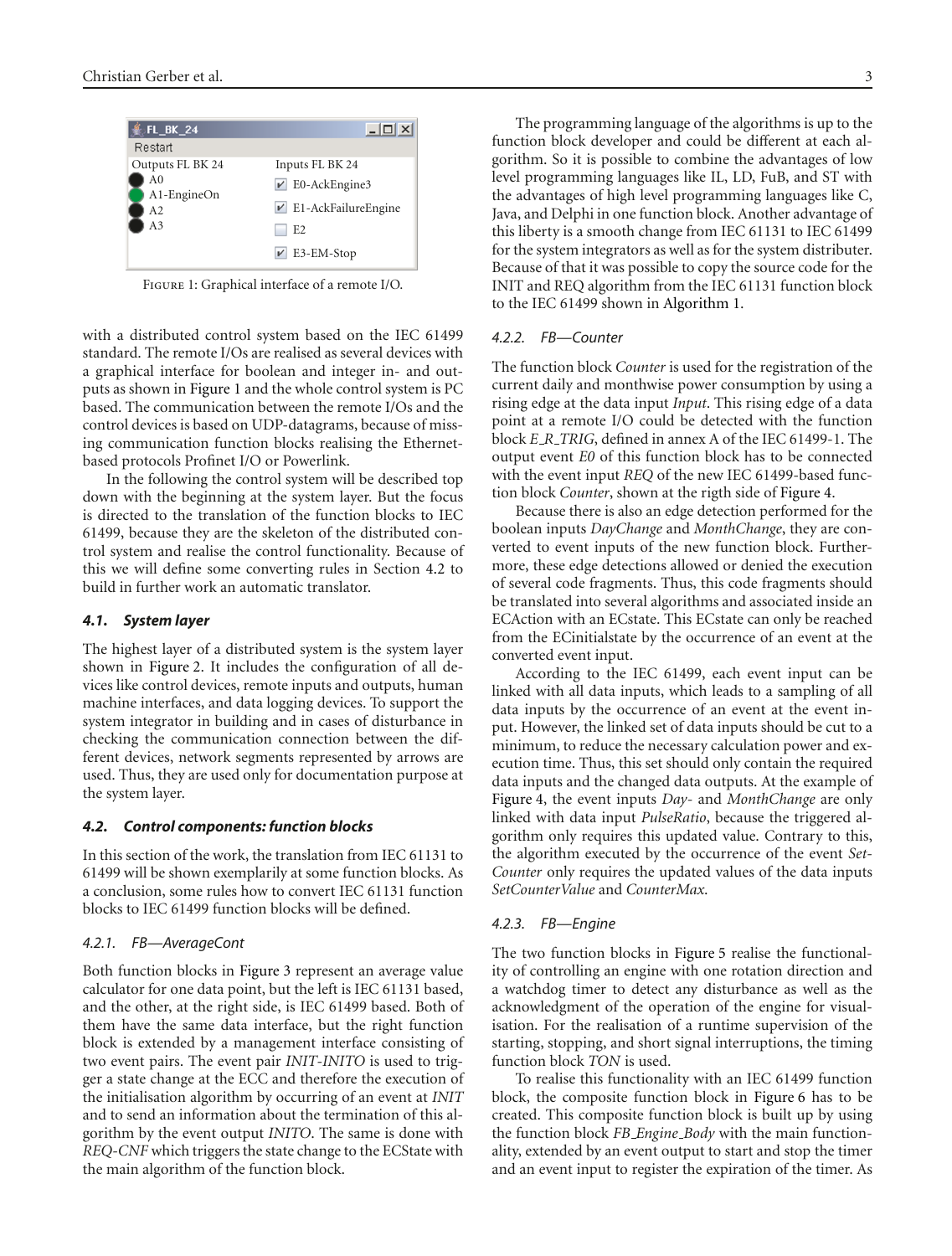

Figure 2: System layer of the testbed.





Algorithm 1: Algorithm for the average value calculation in ST.

timer, the function block *E Delay* is used, which is defined in annex A of the IEC 61499. If the value of a boolean condition like *EngineOn XOR AckOn* causes the start and the termination of the timer, they could be realised with standardised basic function blocks inside the composite function block.

A positive and a negative edge detection is performed for the boolean data input *Start* of the IEC 61131-based function block. According to the section before, this can be done using the function blocks *E R TRIG* and *E F TRIG*. The two output events can be merged by means of the function block *E Merge*, but it is better to avoid this and to use the two events *Start* and *Stop* of the new function block instead. This makes it possible to have the ECCinitialstate always activated and to associate one successor with the stopping and another successor with the starting algorithm.

## *4.2.4. FB—StartUpChain*

To control a start-up sequence of a calender according to DIN EN 12301, the function blocks in Figure 7 are used. The horn is activated first for the defined time at the data input *TIME1*. Afterwards, there is a time gap of the time defined at *TIME2* for the service personal to vacate the calender. After this it is possible to start the calender during the time *TIME3*. If *TIME3* expires without starting the calender, the chain must be started again.

The described control sequence is implemented in the IEC 61131 function block by linking three switch-on delay function blocks. As described in the section before, these timer function blocks could be converted to function blocks of the type *E Delay*. Afterwards, the output event *EO* of the expired timer has to be connected with the event input *Start* of the following timer.

Because there is only an edge detection done for the boolean input *Start*, it is possible to use the same data interface for the new function block and to extend it with the management interface as described in Section 4.2.1.

### *4.2.5. FB—AlarmDetection*

The function block *AlarmDetection* is used to register different alarms in groups of eight and to save them at a byte variable. The activation of the eight different alarms occurs by a low signal or if the logic is inverted by a high signal.

Beside this, the function block provides the opportunity to register each unacknowledged alarm. The reset of the acknowledgment could be done by the event input *Ack*.

The bitwise addressing to set, reset, and write a single alarm and acknowledgment bits to the byte variables as well as the reading of the single bits out of the byte variables has to be done with different bit masks and the boolean combination with the source byte.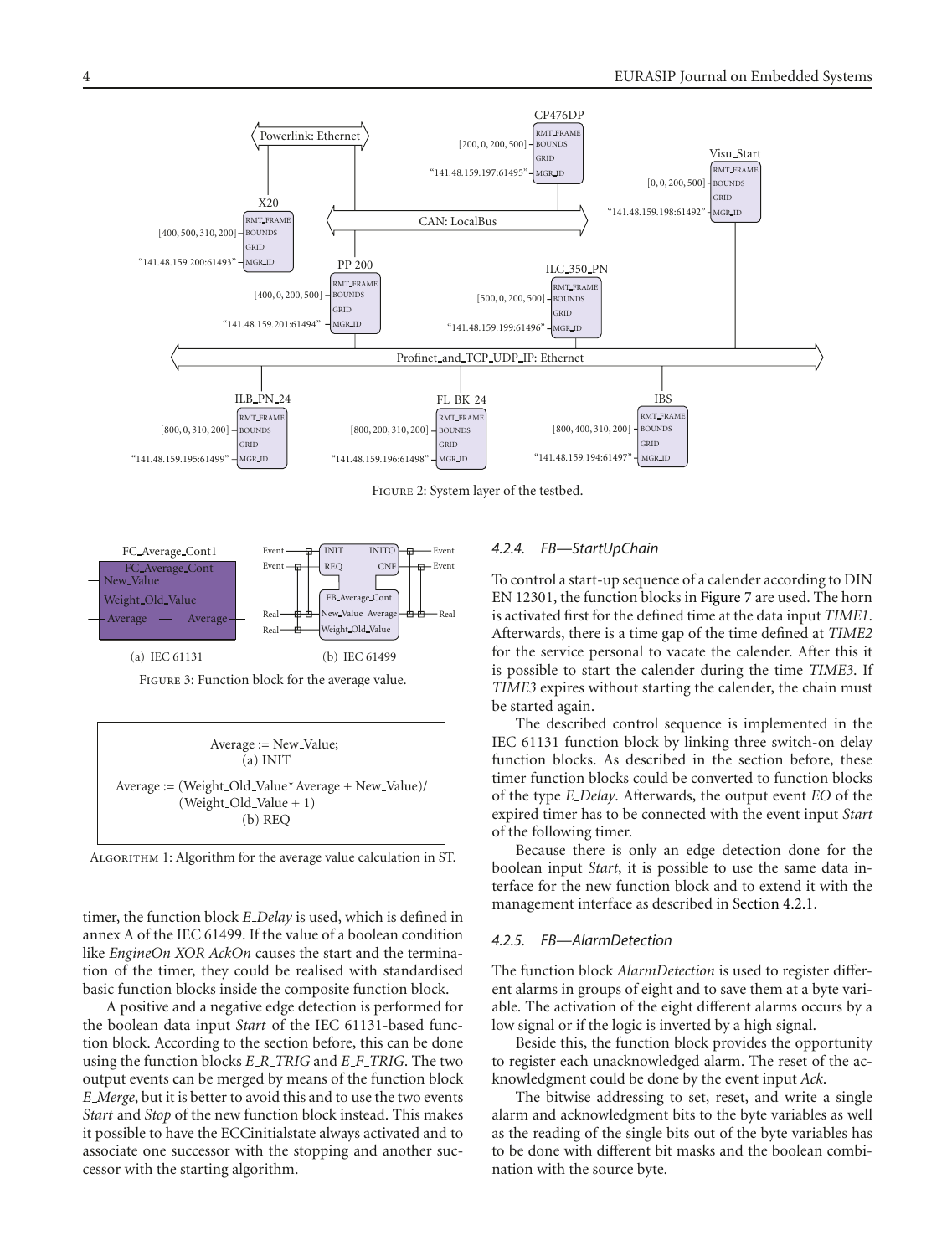

Figure 4: Function block to count the power consumption.



Figure 5: Function block for controlling an engine.



Figure 6: Composite function block for controlling an engine.



Figure 7: Function block start up chain.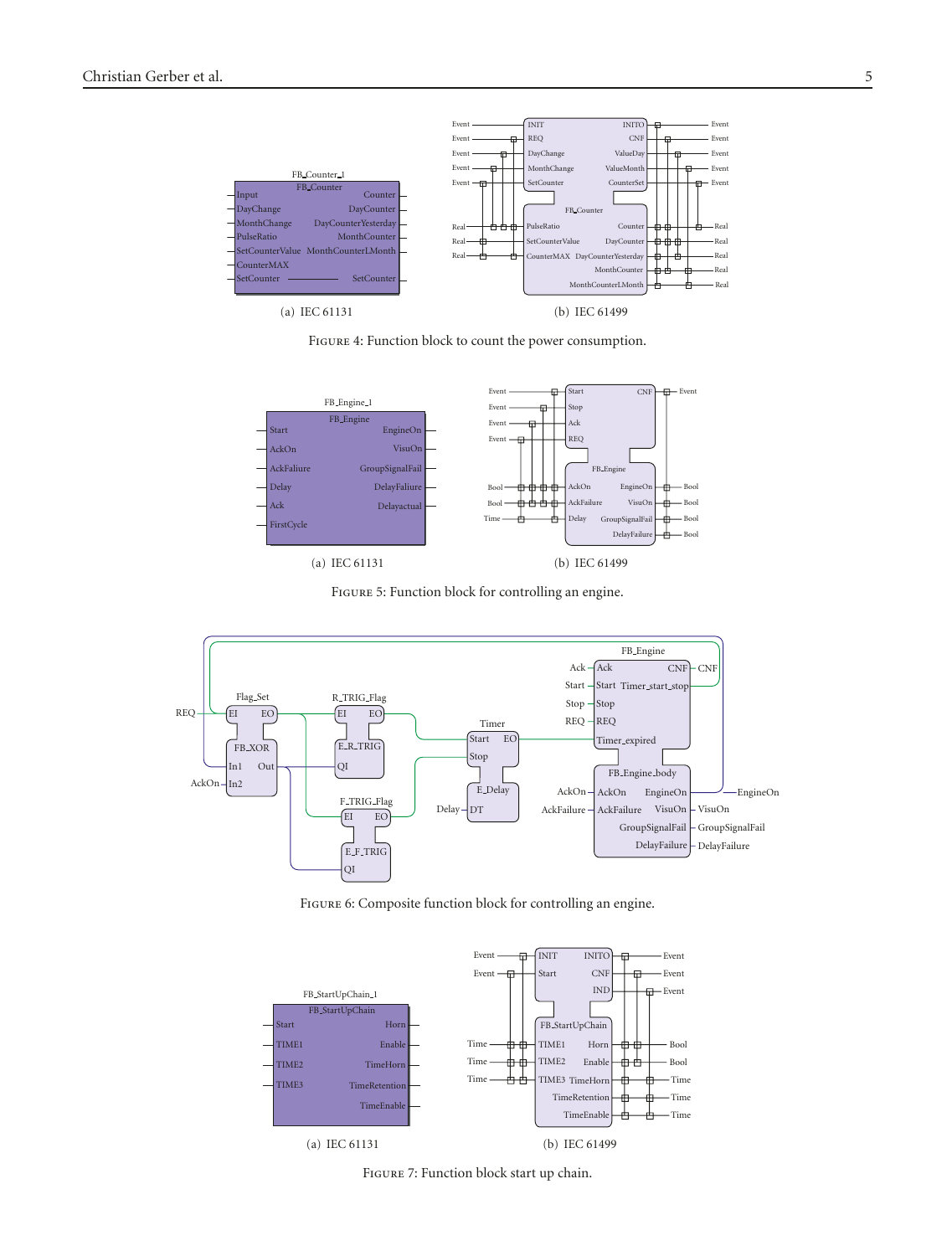

Figure 8: ECC of alarm control function block.

## *4.2.6. FB—NewAlarm*

The activation of the horn by the occurrence of any new alarm and the acknowledgment of the horn as well as all active alarms can be done with the function block *NewAlarm*.

As shown in Figure 8 the ECtransition to the successor of the ECstate reached by *AckAlarm* has no condition and is therefore always true. This is done because this successor is reached from the ECinitialstate by the event *AckHorn* and resets the data output *HornOn*, which is also a part of the *AckAlarm* functionality. Before this, the output event *Ack* has to be published. This event output is linked with the input event *Ack* of all function blocks, which register the alarms, by using the event splitter *E SPLIT*, defined in annex A of the IEC 61499-1.

## *4.2.7. FB—PZN Archive*

For the implementation of a ring buffer for 24 hours and 4 measured values per hour, the function block in Figure 9 is used. Furthermore, the oldest and not taken over data pair consisting of the station number, a time stamp, and the consumed or produced power is presented at the data outputs. The consumed or produced power is calculated by the number of positive edges at the boolean input *Input* and the values of *TransformerConst* and *TransmitterConst*.

By reseting the boolean in- and output *Flag* of the IEC 61131 function block, a take over of the data and a request for new data is signaled. If there is new data available, the function block will set the boolean input and output *Flag* again. By converting to IEC 61499, this boolean input and output is transformed to an event input and an event output.

It should be noticed that it is possible to copy and paste the source code of the original function block into one algorithm, but it is better to separate the source code according to rule 3.1 in different algorithms. By doing this, the algorithms are shorter, easier to validate, and better to understand, but the ECC for controlling the algorithms will get more complex.

## *4.3. Translation rules*

Due to the earlier explanations in this section, we define the following general rules for the translation of IEC 61131 function blocks to IEC 61499 ones.

# *Rule 1*

The same data interface should be used for the IEC 61499 function blocks and the ones of IEC 61131 except the boolean inputs and outputs. The copied interface has to be extended by a management interface consisting of the event pairs *INIT-INITO* and *REQ-CNF* as shown in Section 4.2.1.

## *Rule 2*

Every boolean input or defined bit within a byte or word structured data input will become an event input if there is an edge detection performed at the original function block (Figure 10).

- (a) Every boolean input or defined bit within a byte or word structured data input will become two event inputs if there is a positive and negative edge detection performed at the original function block.
- (b) If there are two or more IEC 61131 function blocks within one POE connected through a local boolean variable or through a defined bit of a local byte or word structured variable, the translated function blocks will be connected through events as described in Section 4.2.6.

#### *Rule 3*

Every code fragment triggered through an edge detection of a boolean variable has to be implemented as an own algorithm in the new IEC 61499 function block and associated within an ECAction to an ECState reachable through the event of the converted boolean value from the ECinitialstate.

## *Rule 4*

Each IF-Condition should be divided in one Then and one ELSE algorithm as shown in Figure 11. The switching condition of the transition from the successor ECstate to the ECstate associated with the THEN algorithm is the IF clause itself. The complement of the IF clause is used as switching condition of the transition to the ECstate associated with the ELSE algorithm.

#### *Rule 5*

To reduce the necessary computing power for sampling of the data inputs and updating of the data outputs, each in- and output event should only be connected with a minimal set of required data inputs or changed data outputs (Figure 4(b)).

#### *Rule 6*

To set, to reset, to read, and to write bits within a data point of the type byte or word, defined masks have to be combined with the original data point (boolean algebra) (see Table 1).

## **5. CONCLUSION**

As a result we can draw the conclusion that the transformation of an IEC 61131-based control system to an IEC 61499 based one is possible. This is done by transforming all the used basic and composite function blocks first. After this, the control functionality of the whole system can be implemented by connecting the translated function blocks by means of data and event arcs at the application view of the system. At this step the aspects of communication and I/O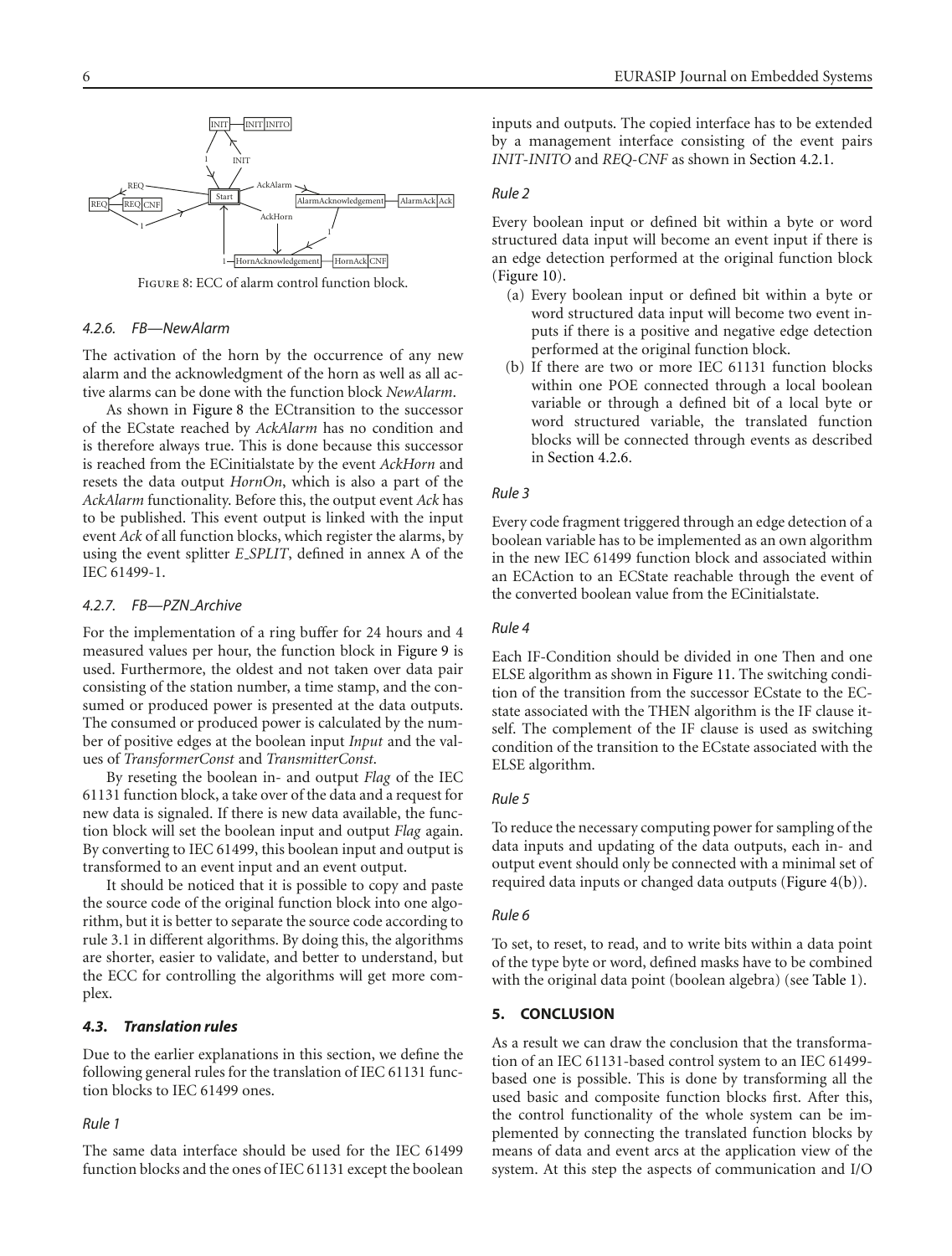





Figure 10: Converting the Boolean input DayChange.



Figure 11: Representation of an IF-Condition at the ECC.

| (a) Writing a bit |                      | (b) Reading a bit |                   |
|-------------------|----------------------|-------------------|-------------------|
| IEC 61131:        | UN Alarm7;           | IEC 61131:        | UN L 6.7;         |
|                   | $= L 0.6;$           |                   | $=X$              |
|                   | $M0: = 0;$           |                   |                   |
|                   | IF Alarm7=False then |                   |                   |
| IEC 61499:        | $M0:=M0$ or 64;      | IEC 61499:        | $X = M6$ and 128; |
|                   | $End_I$ :            |                   |                   |

declaration are not yet taken into account. If the application is ready, the single components represented by function blocks are mapped to the resources of the used devices. Finally the communication between the devices and the I/O declaration has to be implemented by using special Service Interface function blocks for each device.

Using this way of system engineering eases the creation of customized automation solutions as a distributed system because the communication and I/O mapping are separated from the development of the control functionality. This will make it possible especially for medium-sized companies to delegate the development of function blocks encapsulating the control, the visualisation, and the data logging to other companies. Afterwards, the main contractor of a project only maps the function blocks to devices and establishes the communication between them.